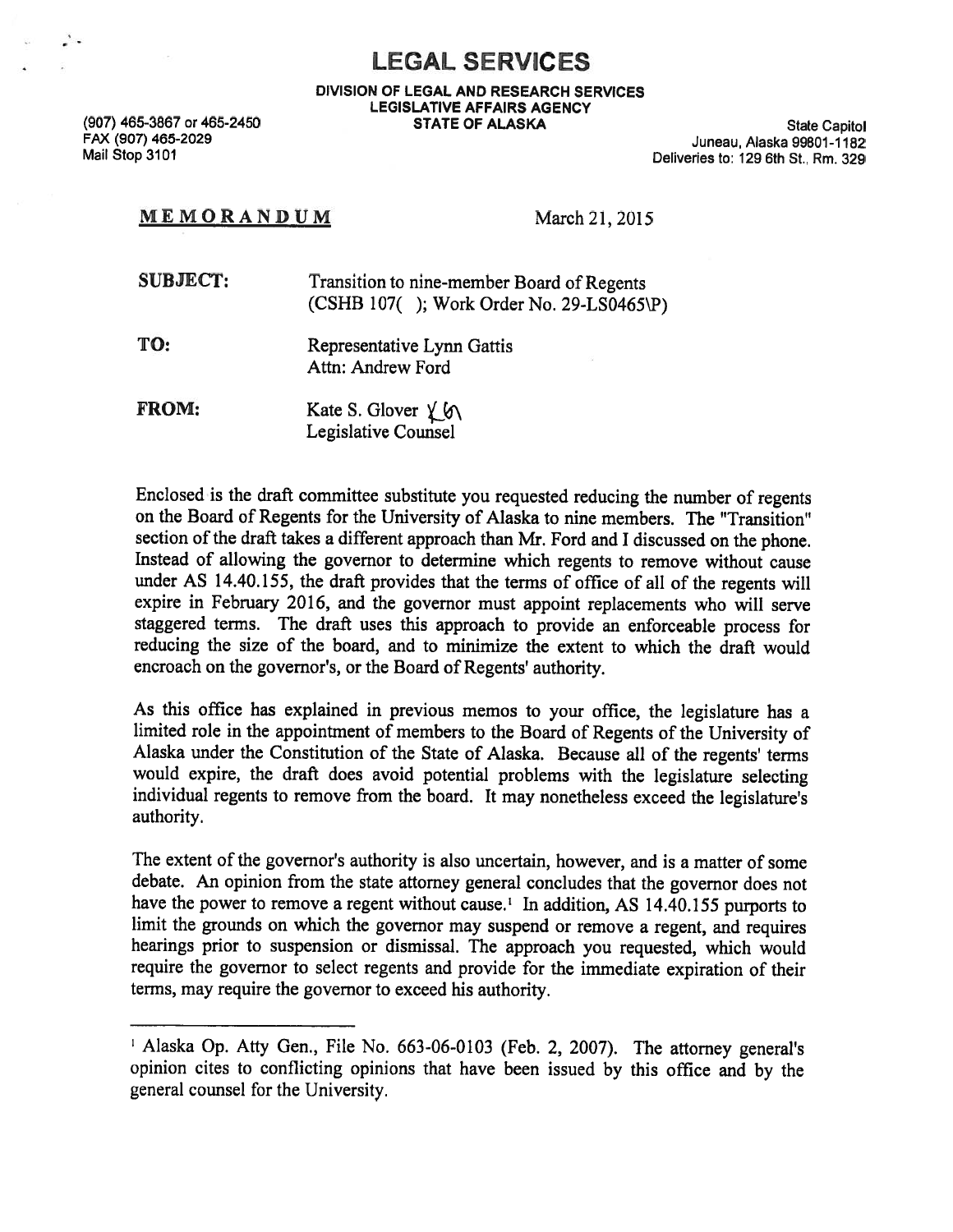Representative Lynn Gattis March 21, 2015 Page 2

 $\sim$  1.4

A third approach might be to allow the Board of Regents to select the regents whose terms will expire early. This would give the board, instead of the governor or the legislature, the discretion to choose members, and thereby avoid some of the separation of powers problem with removing regents from the board, but it would be unenforceable. If no board members volunteered to <sup>g</sup>ive up their terms, it would be difficult to obtain <sup>a</sup> court order requiring the board to eliminate two regents.

The approach least likely to violate separation of powers principles would be an approach similar to that reflected in the previous version of the bill (29-LS0465\N). The next two regents whose terms expire would simply not be replaced, and the governor would appoint regents who meet the residency requirements of the bill as vacancies arise. According to the website for the Board of Regents, two regents' terms will expire in 2017, and two more in 2019.

Please review the draft carefully and let me know if I can be of further assistance.

KSG:lnd 1 5-250.lnd

Enclosure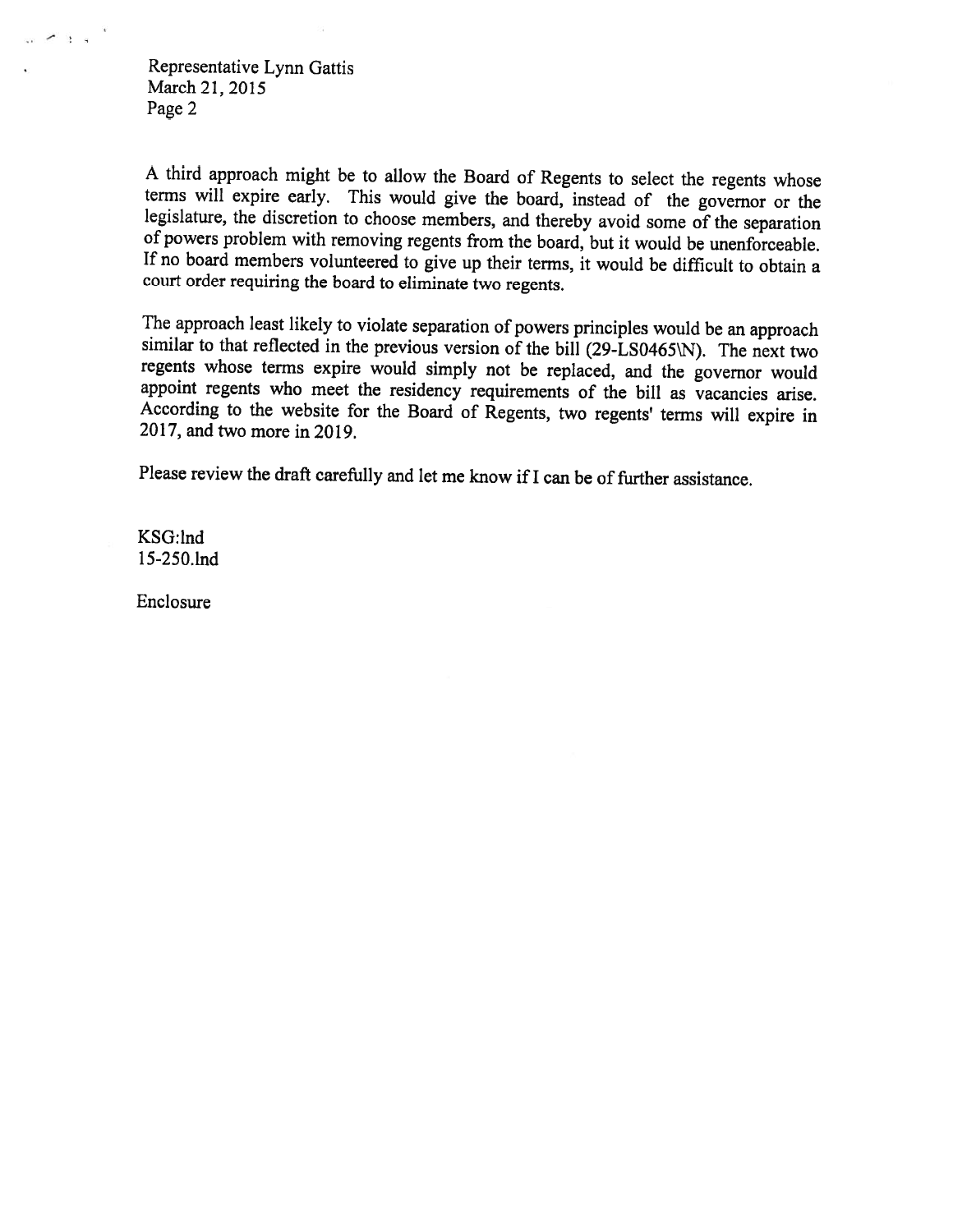LEGAL SERVICES

DIVISION OF LEGAL AND RESEARCH SERVICES LEGISLATIVE AFFAIRS AGENCY

(907) 465-3867 or 465-2450 (907) STATE OF ALASKA State Capitol State Capitol State Capitol State Capitol State Capitol State Capitol State Capitol State Capitol State Capitol State Capitol State Capitol State Capitol State Deliveries to: 129 6th St., Rm. 329

## $M E M O R A N D U M$  September 10, 2014

- SUBJECT: Legislative authority to limit appointment to the University Board of Regents (Work Order No. 28-LS 1798)
- TO: Representative Lynn Gattis Attn: Drew Ford

FROM: Jean M. Mischel Legislative Coungel

You have asked whether the legislature may limit the governor's appointment of members to the University Board of Regents by requiring statewide representation on the Board of Regents.

The constitutional authority of the legislature to restrict or otherwise control the qualifications of <sup>a</sup> regen<sup>t</sup> is the subject of considerable debate and raises <sup>a</sup> possibility of <sup>a</sup> separation of powers challenge. The legislature has, however, established some qualifications in the pas<sup>t</sup> for the student regen<sup>t</sup> and the citizenship requirements contained in AS 14.40.130 and 14.40.150.

Unlike boards and commissions controlled by art. III, sec. <sup>26</sup> of the Constitution of the State of Alaska, nothing in art. VII, sec. 3, which establishes the Board of Regents, provides for legislative control over the qualifications of <sup>a</sup> regen<sup>t</sup> outside of the confirmation process.

Article VII, sec. 3 provides:

The University of Alaska shall be governe<sup>d</sup> by <sup>a</sup> board of regents. The regents shall be appointed by the governor, subject to confirmation by <sup>a</sup> majority of the members of the legislature in joint session.  $\dots$ 

The Alaska Supreme Court has in the pas<sup>t</sup> interpreted the legislature's confirmation authority very narrowly. When the Supreme Court was faced with the question of the extent of legislative authority over boards and commissions appointed under art. III, sec. 26 of the Constitution of the State of Alaska, the Court found that the confirmation power of the legislature provided in art. III, secs. 25 (principal department heads) and 26,